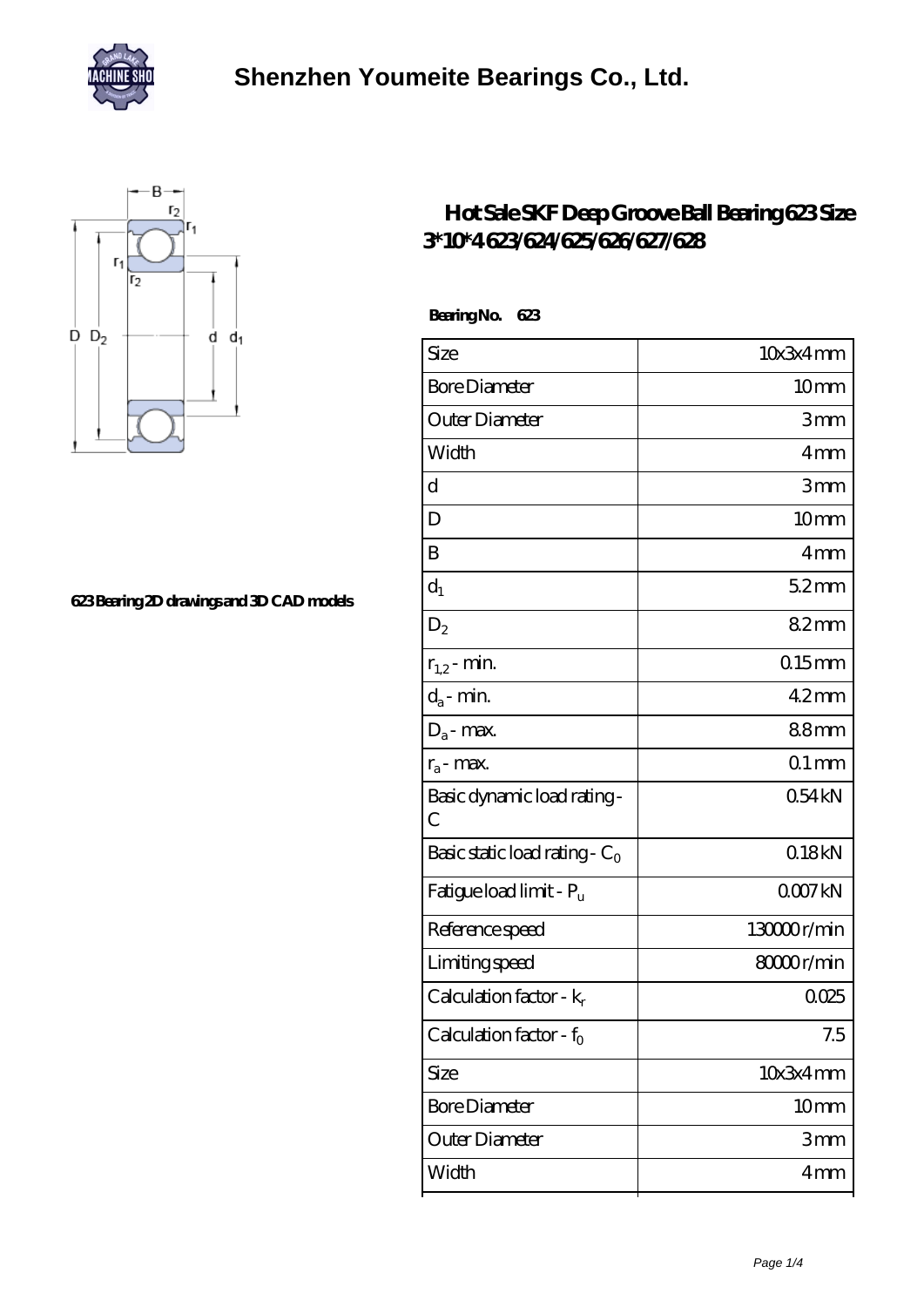

| d                                  | 3mm                      |
|------------------------------------|--------------------------|
| D                                  | 10mm                     |
| B                                  | 4mm                      |
| $d_1$                              | $52$ mm                  |
| $D_2$                              | 82mm                     |
| $r_{1,2}$ - min.                   | $0.15$ mm                |
| $d_a$ - min.                       | $42$ mm                  |
| $D_a$ - max.                       | 88mm                     |
| $r_a$ - max.                       | $01$ mm                  |
| Basic dynamic load rating -<br>С   | 054kN                    |
| Basic static load rating - $C_0$   | 018kN                    |
| Fatigue load limit - Pu            | QOO7kN                   |
| Reference speed                    | 13000r/min               |
| Limiting speed                     | 8000r/min                |
| Calculation factor - $k_r$         | 0025                     |
|                                    |                          |
| Calculation factor - $f_0$         | 7.5                      |
| Category                           | Single Row Ball Bearings |
| Inventory                          | 0 <sup>0</sup>           |
| Manufacturer Name                  | SKF                      |
| Minimum Buy Quantity               | N/A                      |
| Weight / Kilogram                  | 0004                     |
| Product Group                      | <b>BOO308</b>            |
| Enclosure                          | Open                     |
| Precision Class                    | ABEC 1   ISO PO          |
| Maximum Capacity / Filling<br>Slot | No                       |
| Rolling Element                    | <b>Ball Bearing</b>      |
| Snap Ring                          | No                       |
| <b>Internal Special Features</b>   | No                       |
| Cage Material                      | Steel                    |
| Internal Clearance                 | CO-Medium                |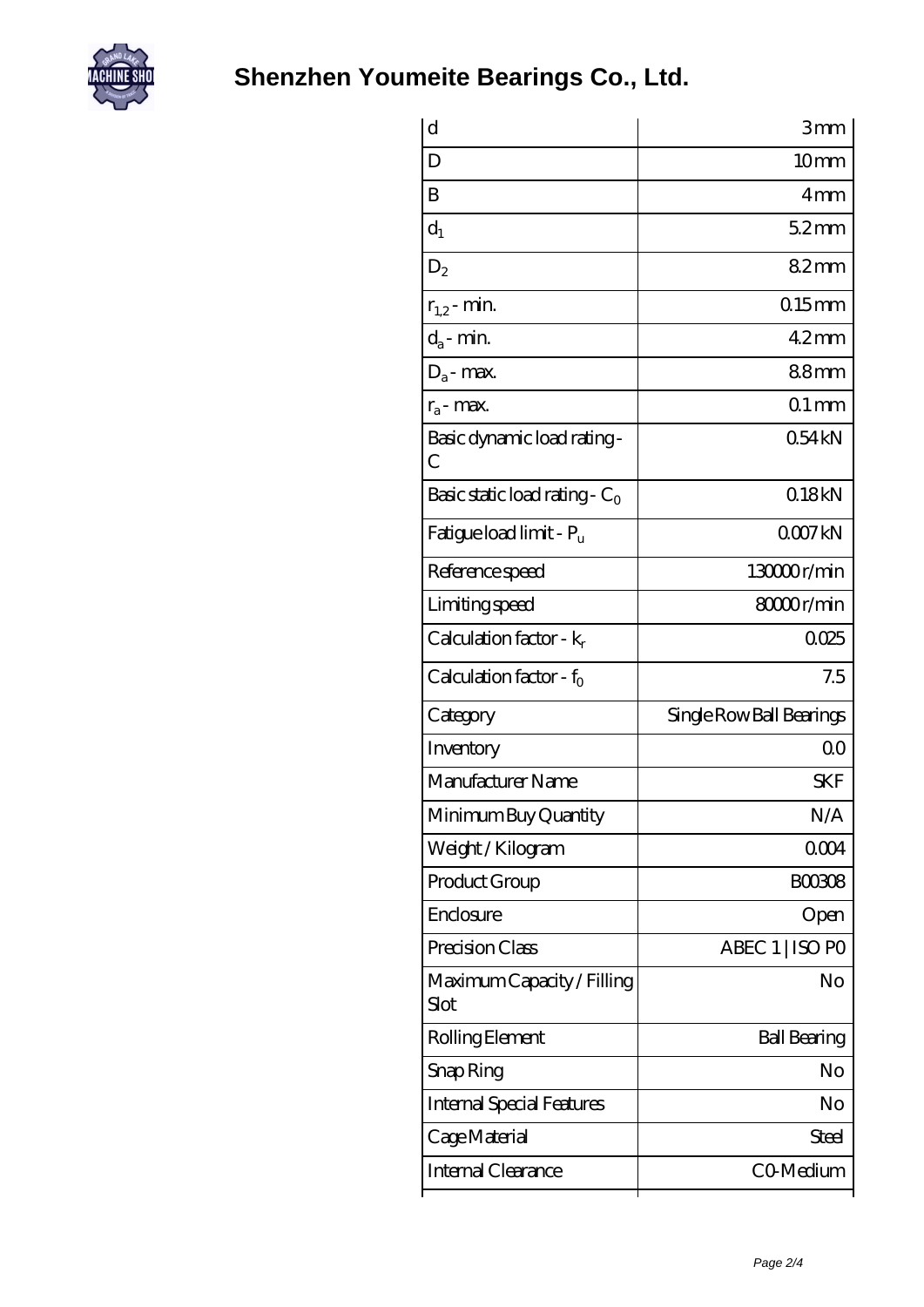

## **[Shenzhen Youmeite Bearings Co., Ltd.](https://homebox-tm.com)**

| Inch - Metric            | Metric                                                                                                                                                                              |
|--------------------------|-------------------------------------------------------------------------------------------------------------------------------------------------------------------------------------|
| Long Description         | <b>3MM Bore: 10MM Outside</b><br>Diameter; 4MM Outer Race<br>Diameter; Open; Ball<br>Bearing, ABEC 1   ISO PO,<br>No Filling Slot; No Snap<br>Ring, No Internal Special<br>Features |
| Category                 | Single Row Ball Bearing                                                                                                                                                             |
| <b>UNSPSC</b>            | 31171504                                                                                                                                                                            |
| Harmonized Tariff Code   | 8482105068                                                                                                                                                                          |
| Noun                     | Bearing                                                                                                                                                                             |
| Keyword String           | Ball                                                                                                                                                                                |
| Manufacturer URL         | http://www.skf.com                                                                                                                                                                  |
| Manufacturer Item Number | 623                                                                                                                                                                                 |
| Weight/LBS               | 0 <sub>01</sub>                                                                                                                                                                     |
| Outer Race Width         | 0.157 Inch   4 Millimeter                                                                                                                                                           |
| Outside Diameter         | 0.394 Inch   10 Millimeter                                                                                                                                                          |
| Bore                     | Q118Inch   3Millimeter                                                                                                                                                              |
| bore diameter:           | 3mm                                                                                                                                                                                 |
| static load capacity.    | 018kN                                                                                                                                                                               |
| outside diameter:        | 10 <sub>mm</sub>                                                                                                                                                                    |
| precision rating         | Not Rated                                                                                                                                                                           |
| overall width:           | 4mm                                                                                                                                                                                 |
| finish/coating           | Uncoated                                                                                                                                                                            |
| bore type:               | Round                                                                                                                                                                               |
| cage material:           | Steel                                                                                                                                                                               |
| closure type:            | Open                                                                                                                                                                                |
| outer ring width:        | 4mm                                                                                                                                                                                 |
| rowtype & fill slot:     | Single Row Non-Fill Slot                                                                                                                                                            |
| fillet radius            | $01$ mm                                                                                                                                                                             |
| snap ring included:      | Without Snap Ring                                                                                                                                                                   |
| maximum rpm:             | 80000RPM                                                                                                                                                                            |
| internal clearance:      | CO                                                                                                                                                                                  |
|                          |                                                                                                                                                                                     |